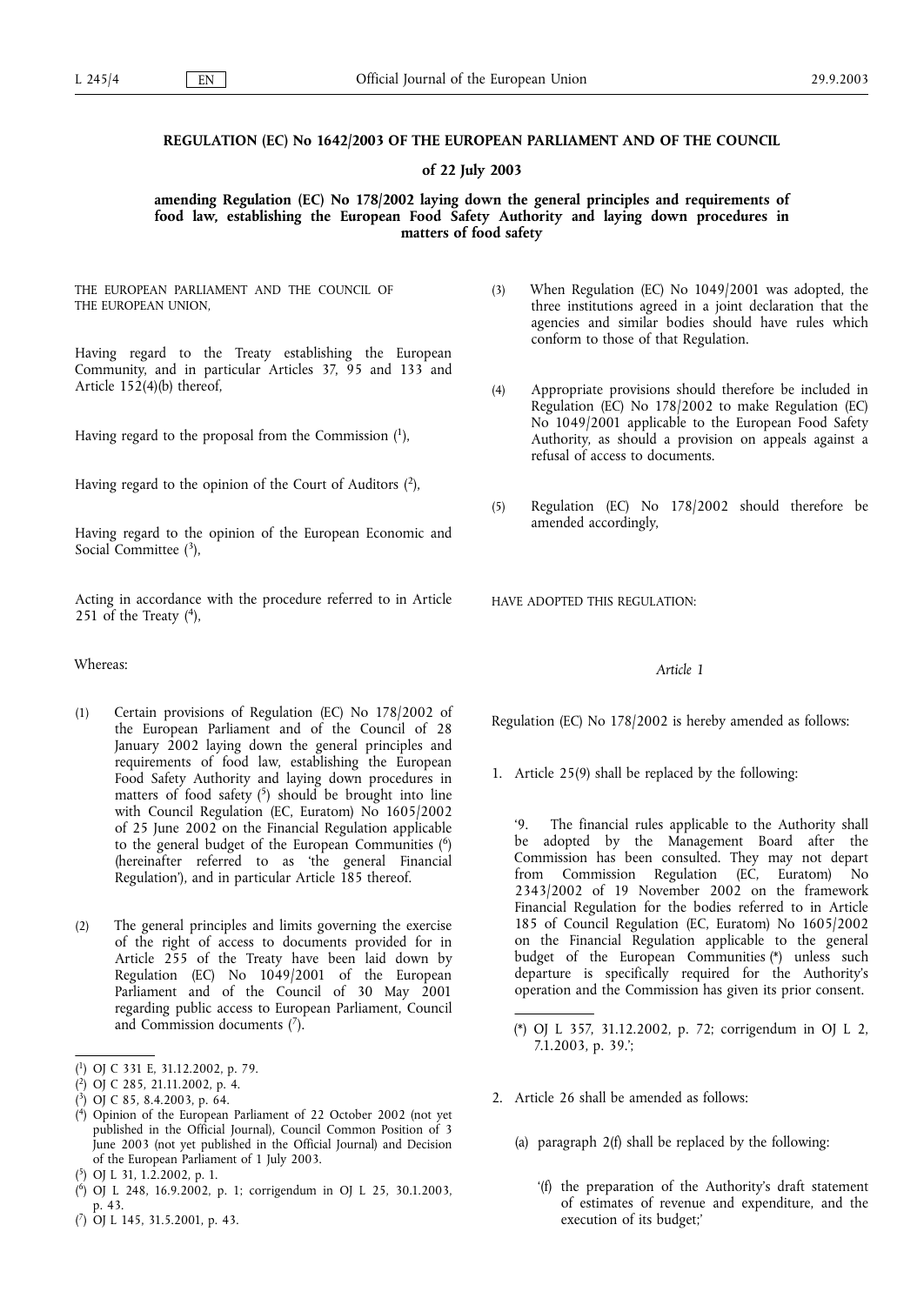(b) paragraph 3 shall be replaced by the following:

'3. Each year, the Executive Director shall submit to the Management Board for approval:

- (a) a draft general report covering all the activities of the Authority in the previous year;
- (b) draft programmes of work.

The Executive Director shall, following adoption by the Management Board, forward the programmes of work to the European Parliament, the Council, the Commission and the Member States, and shall have them published.

The Executive Director shall, following adoption by the Management Board and by 15 June, forward the Authority's general report to the European Parliament, the Council, the Commission, the Court of Auditors, the European Economic and Social Committee and the Committee of the Regions, and shall have it published.

The Executive Director shall forward annually to the budgetary authority all information relevant to the outcome of the evaluation procedures.';

- (c) paragraph 4 shall be deleted.
- 3. Article 41 shall be replaced by the following:

'*Article 41*

#### **Access to documents**

1. Regulation (EC) No 1049/2001 of the European Parliament and of the Council of 30 May 2001 regarding access to European Parliament, Council and Commission documents (\*) shall apply to documents held by the Authority.

2. The Management Board shall adopt the practical arrangements for implementing Regulation (EC) No 1049/2001 within six months after the entry into force of Regulation (EC) No 1642/2003 of the European Parliament and of the Council of 22 July 2003 amending Regulation (EC) No 178/2002 laying down the general principles and requirements of food law, establishing the European Food Safety Authority and laying down procedures in matters of food safety (\*\*).

3. Decisions taken by the Authority pursuant to Article 8 of Regulation (EC) No 1049/2001 may form the subject of a complaint to the Ombudsman or of an action before the Court of Justice, under the conditions laid down in Articles 195 and 230 of the EC Treaty respectively.

- 4. Article 43 shall be amended as follows:
	- (a) paragraphs 3, 4, 5 and 6 shall be replaced by the following:

'3. The Executive Director shall draw up, in good time before the date referred to in paragraph 5, a draft statement of estimates of the Authority's revenue and expenditure for the following financial year and shall forward it to the Management Board, together with the establishment plan.

4. Revenue and expenditure shall be in balance.

5. Each year the Management Board, on the basis of a draft statement of estimates of revenue and expenditure, shall produce a statement of estimates of revenue and expenditure of the Authority for the following financial year. This statement of estimates, which shall include a draft establishment plan together with the provisional work programmes, shall be forwarded by 31 March at the latest by the Management Board to the Commission and to the countries with which the Community has concluded agreements in accordance with Article 49.

6. The statement of estimates shall be forwarded by the Commission to the European Parliament and the Council (hereinafter referred to as the budgetary authority) together with the preliminary draft general budget of the European Union.';

(b) the following paragraphs shall be added:

'7. On the basis of the statement of estimates, the Commission shall enter in the preliminary draft general budget of the European Union the estimates it deems necessary for the establishment plan and the amount of the subsidy to be charged to the general budget, which it shall place before the budgetary authority in accordance with Article 272 of the Treaty.

8. The budgetary authority shall authorise the appropriations for the subsidy to the Authority.

The budgetary authority shall adopt the establishment plan for the Authority.

9. The budget shall be adopted by the Management Board. It shall become final following final adoption of the general budget of the European Union. Where appropriate, it shall be adjusted accordingly.

10. The Management Board shall, as soon as possible, notify the budgetary authority of its intention to implement any project which may have significant financial implications for the funding of the budget, in particular any projects relating to property such as the rental or purchase of buildings. It shall inform the Commission thereof.

<sup>(\*)</sup> OJ L 145, 31.5.2001, p. 43.

<sup>(\*\*)</sup> OJ L 245, 29.9.2003, p. 4.';